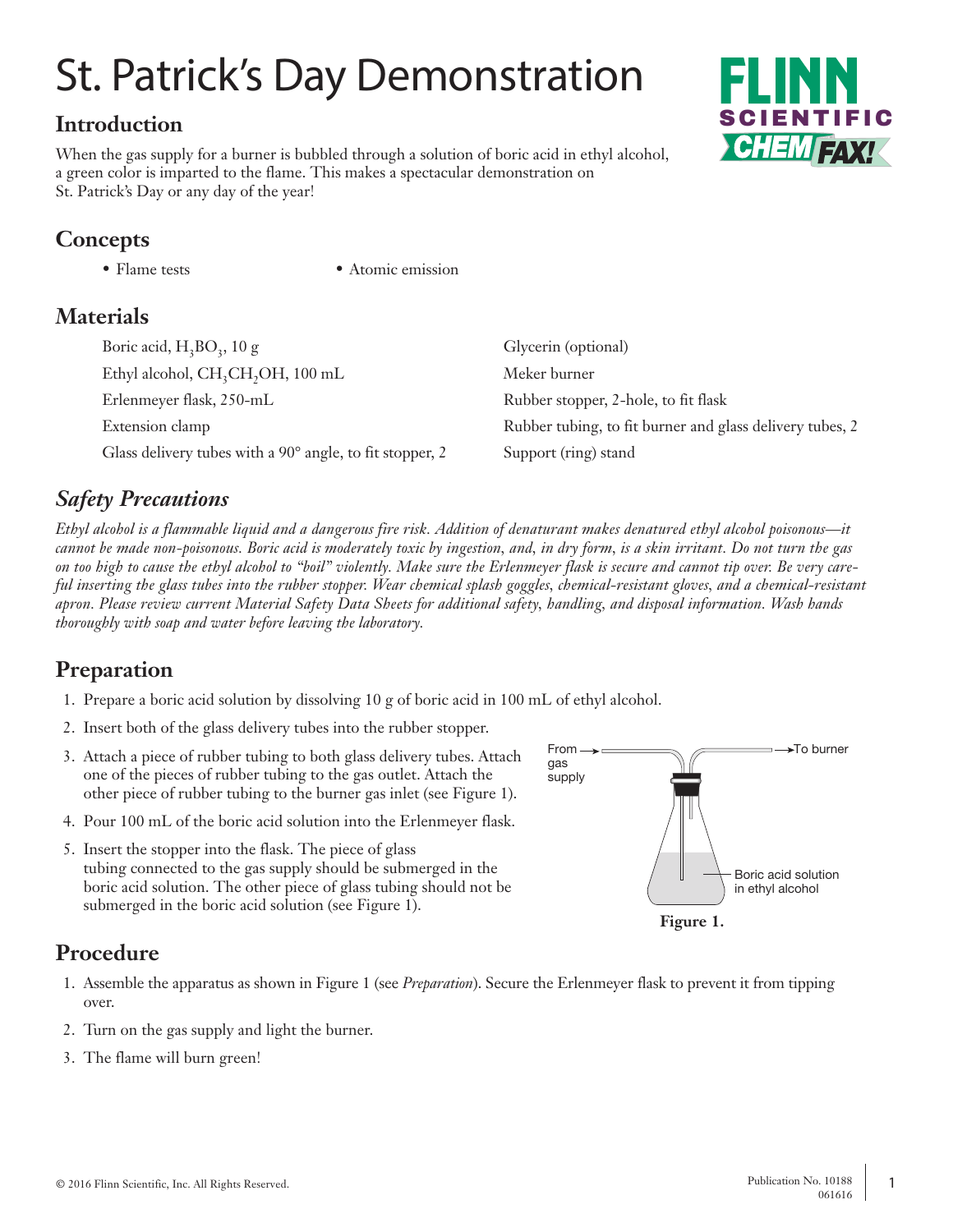## **Disposal**

Please consult your current *Flinn Scientific Catalog/Reference Manual* for general guidelines and specific procedures, and review all federal, state and local regulations that may apply, before proceeding. The boric acid/ethyl alcohol solution may be neutralized according to Flinn Suggested Disposal Method #24b.

## **Tips**

- Be careful when inserting glass tubing into rubber stoppers. Be sure to use a lubricant, such as glycerin, and hand protection. Visit flinnsci.com to see a free video on how to use the Glass-a-Matic Hand Saver, Flinn Catalog No. AP4599. The Glass-a-Matic Hand Saver is a safety tool that makes it easy to insert and remove glass tubing from rubber stoppers and corks.
- Do not light the burner flame until the ethyl alcohol solution has been poured into the flask. Cap the ethyl alcohol bottle and remove it from the work area. Clamp the Erlenmeyer flask and keep the flammable ethyl alcohol solution well away from the flame.
- Make sure that the glass delivery tube leading to the burner is well above the level of the ethyl alcohol solution.
- Do not bubble the gas through the ethyl alcohol solution too fast, which could cause excessive bubbling.
- Turn off the lights in the room to enhance the color of the flame.
- An alternate demonstration is to place a small amount of the boric acid/ethyl alcohol solution in a borosilicate Petri dish or watchglass and ignite it with a butane safety lighter. The flame will burn green. Perform a flame test in this manner only away from open flames and any sources of ignition.

### **Discussion**

In this demonstration, the gas supply for the flame contains boric acid. In general, when a substance is heated in a flame, the substance's electrons absorb energy from the flame, are promoted to excited energy levels, and then emit light as they relax back down to the ground state. In the case of boron, the emitted light is green. This demonstrates a classic qualitative test for boron.

## **Connecting to the National Standards**

This laboratory activity relates to the following National Science Education Standards (1996):

*Unifying Concepts and Processes: Grades K–12* Systems, order, and organization Evidence, models, and explanation

*Content Standards: Grades 5–8*

Content Standard B: Physical Science, properties and changes of properties in matter, transfer of energy

*Content Standards: Grades 9–12*

Content Standard B: Physical Science, structure and properties of matter, chemical reactions, interactions of energy and matter

#### **References**

Bilash, B.; Gross, G.; Koob, J. *A Demo A Day™—Another Year of Chemical Demonstrations;* Flinn Scientific: Batavia, IL, 1998; Vol. 2, p 61.

Earles, T. T. *J. Chem. Ed.* **1991,** *68,* 57–58.